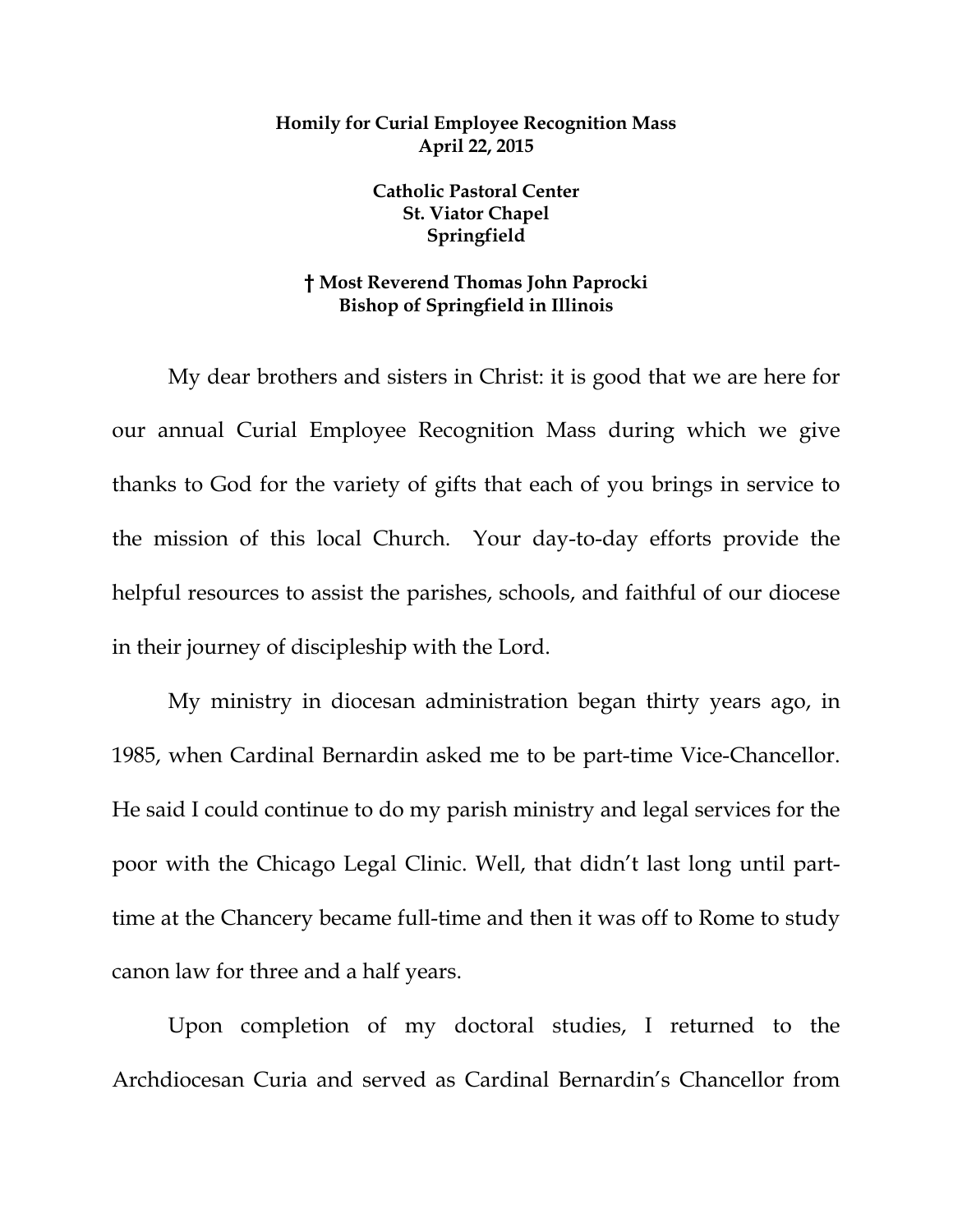1992 until he died from cancer in 1996. I continued as Chancellor under Cardinal George until the end of my second term in 2000, after which I became pastor of a large parish on the northwest side of Chicago.

 People asked me at the time how I liked parish work in comparison to the Chancery. My answer was that, although I enjoyed my work as Chancellor, I received more affirmation in my first two weeks as pastor than I received in eight years as Chancellor! It's not often that people tell the Chancellor or anyone else in the Diocesan Curia that you're doing a great job! So I know that you may feel under-appreciated at times and therefore I want you to know that I very much appreciate all that you do for the Church, for the diocese and for me personally.

 On the day that then-Archbishop Francis George was introduced at the press conference announcing him as the new Archbishop of Chicago, I remember a reporter asking him how he would describe the difference between him and Cardinal Bernardin. The new Archbishop replied in what I would soon learn was his classic clear, concise and incisive style by saying, "Cardinal Bernardin was a southern gentleman for South Carolina. I am a Chicagoan!" He said no more and the news conference ended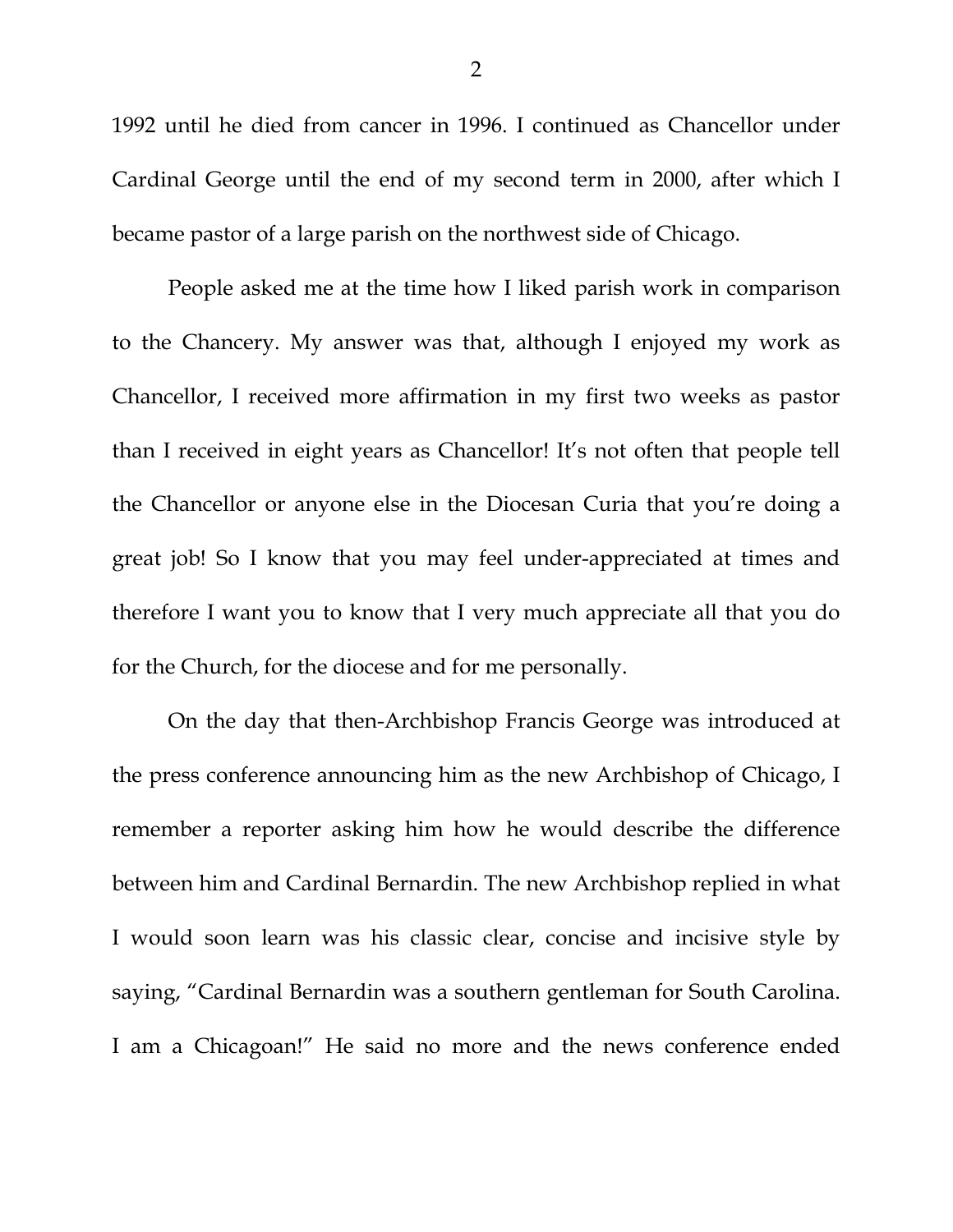because all the Chicago reporters had no more questions since they knew what that meant!

 Over the next few years of working with Cardinal George, I would see many examples of what that meant in practice. Cardinal Bernardin was always very gentle and soft-spoken, but people sometimes mistook his diplomatic responses for agreement with their agenda. This sometimes led to misunderstandings when people thought he would approve or promote their cause that in fact he did not support.

 In contrast, people always knew clearly where they stood with Cardinal George, as he would not hesitate to state his disagreement when confronted with a point of view with which he differed, although he always did so with charity and respect for the person with whom he disagreed. He did not suffer fools, but he did not wish to make fools suffer. His criticisms were aimed at concepts and ideas, not the people who spoke them.

 With the death of Cardinal George, I have now lost the second of my two great Cardinal-mentors. Although very different personalities, both Cardinal Bernardin and Cardinal George taught me lessons that shaped me to be the person and the bishop that I am today.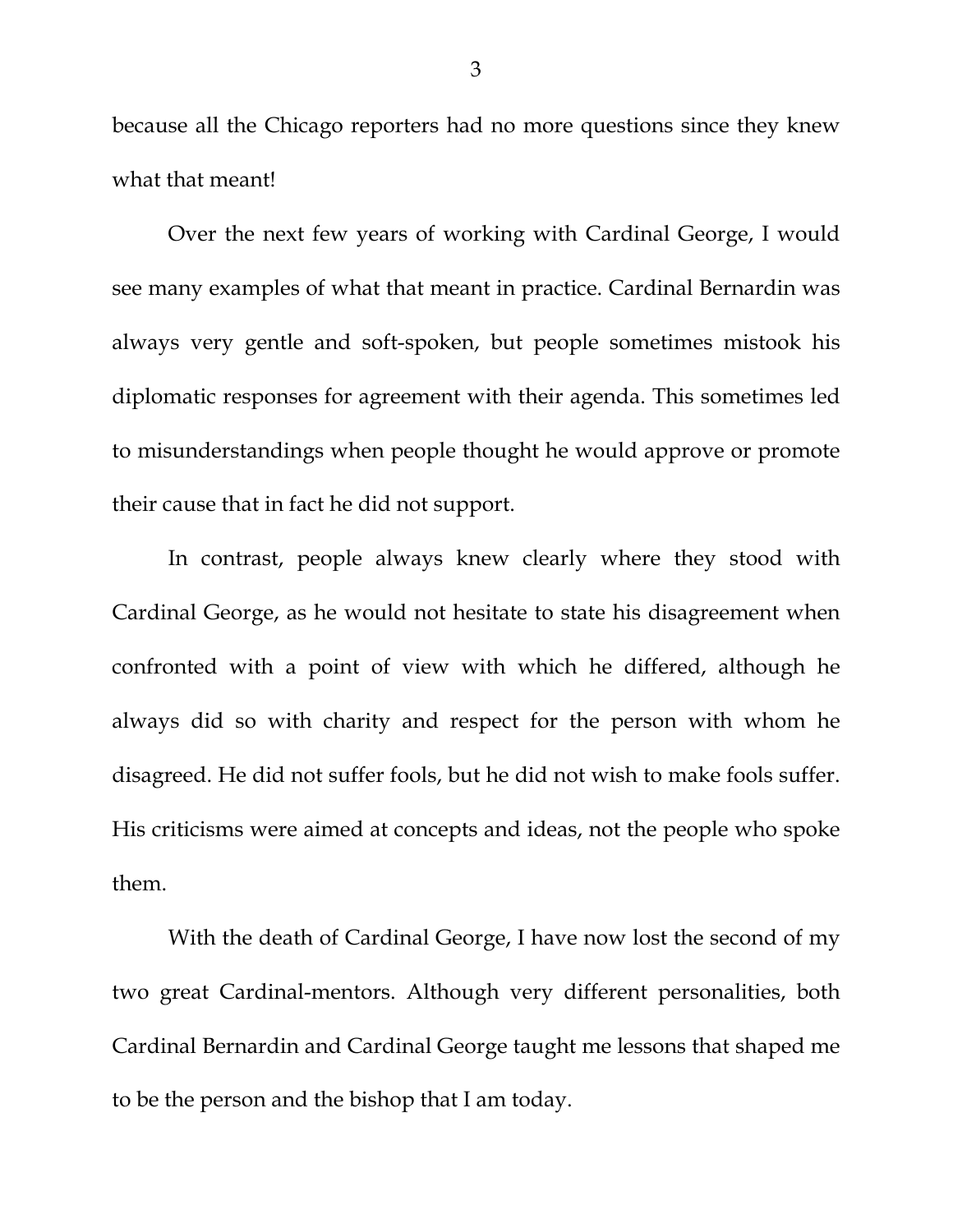From Cardinal Bernardin, I learned the value of consulting broadly and trying to reach a consensus if possible before reaching a final decision. He lived out his episcopal motto, "As those who serve," by providing an inspiring example of tireless service right up until his death.

 From Cardinal George, I learned the importance of availability in responding generously to the endless requests for a bishop's time, presence and assistance. Members of the Curia would often be amazed at the many obscure commitments that appeared on his public calendar. When asked why he was appearing at a particular function that seemed to lack the prominence warranting the presence of the Cardinal Archbishop, he would simply say, "I'm going because they invited me."

 Both of these distinguished prelates were named to the College of Cardinals by Pope St. John Paul II, and all three of them showed us how to endure suffering and how to die with grace and peace. As we lay Cardinal George to rest tomorrow, please pray in thanksgiving for the life of this great churchman and his contribution to the Catholic community here in Illinois. May he now enjoy the reward of eternal life in the peace of God's kingdom.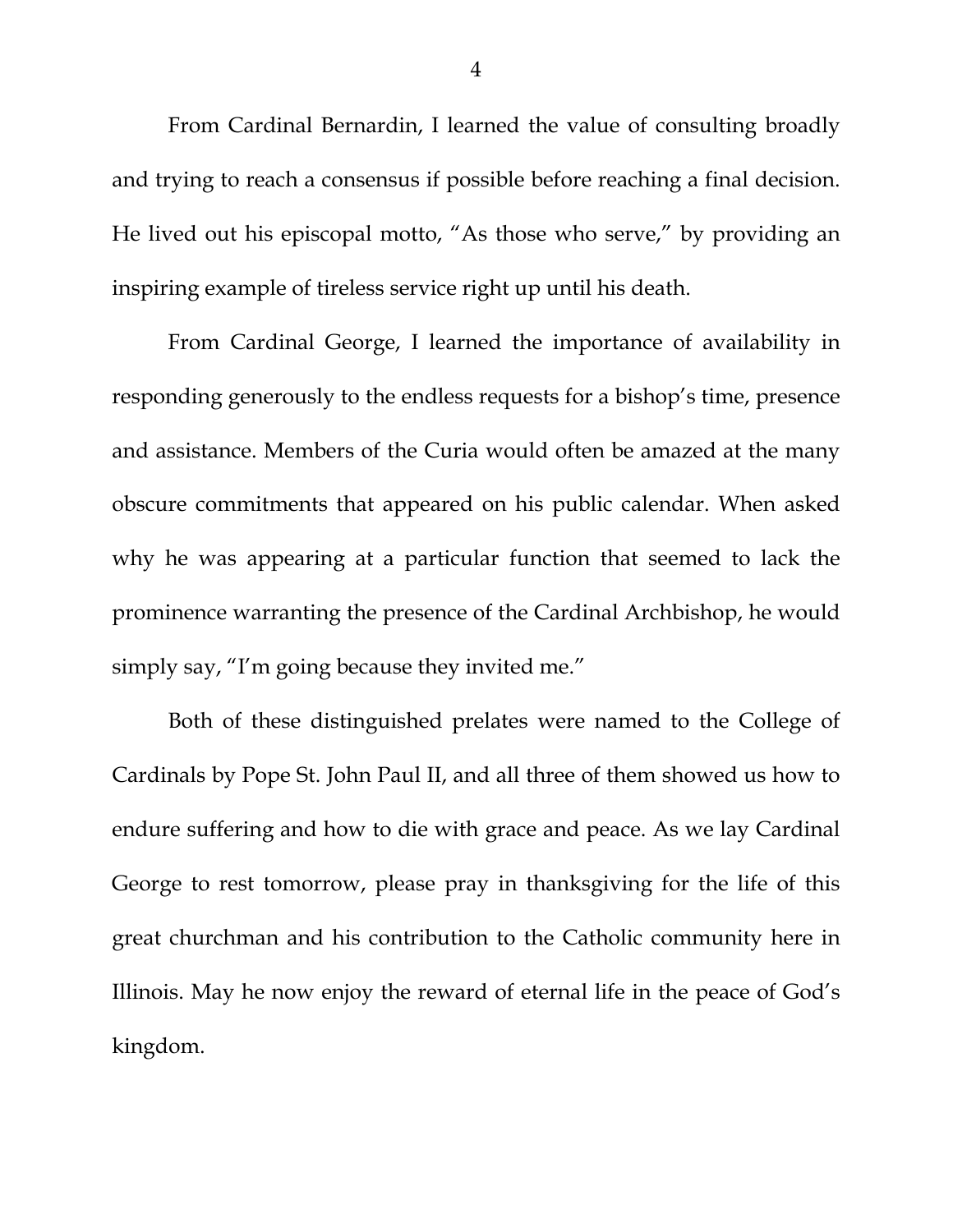Throughout the Easter season, we hear a great deal from the Acts of the Apostles. These readings recount for us many of the important events of the early Church that took place in the years immediately following the Resurrection. These events provide much more than just a historical account of those early years of Christianity. They provide many of the important principles and teachings that are at the heart of the nature and mission of the Catholic Church. Those principles are just as applicable to the Church today as they were nearly two thousand years ago.

 One of those important principles is what we today would call the human resources of the Church. We hear the many ways in which human beings worked together to respond to the daily challenges faced by the early Church. We hear about the "hiring practices" that they employed, such as choosing a successor to Judas and in choosing seven men to serve the church as the first deacons. We hear about "performance reviews," such as when the Lord confronted Saul on the work he was doing and straightened him out in order to perform the work that was pleasing to the Lord. We also hear about "conflict resolution" when decisions need to be made, such as at the Council of Jerusalem when the Apostles met to resolve a dispute regarding circumcision.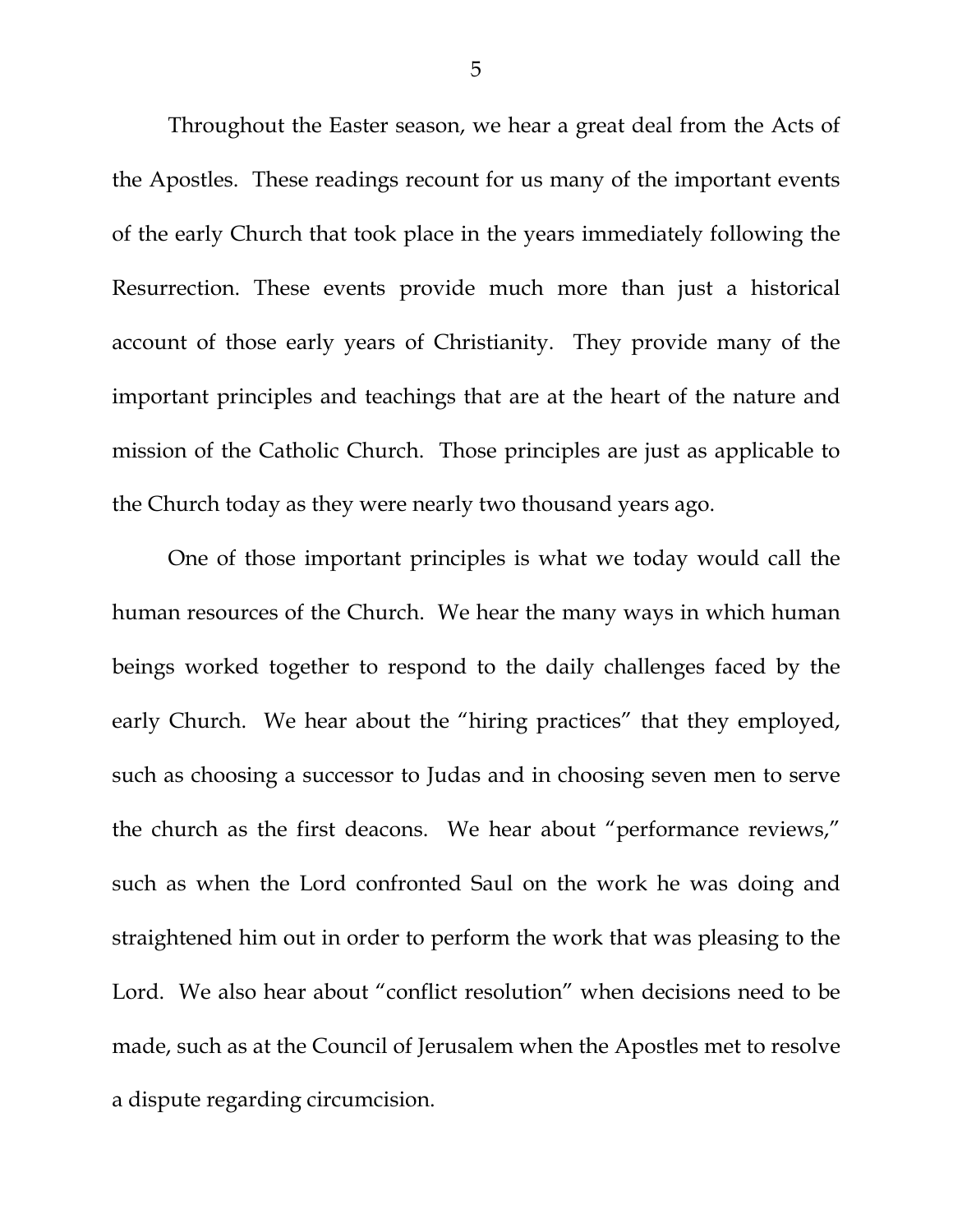The entire history of the Church considers the many ways in which people have been involved in the life and mission of the Church, sometimes for good, and sometimes not. At the heart of this is the fact that Christ has chosen to organize His Church in such a way that the human resources of that Church have an important role to play in building up the Kingdom of God. With the assistance of His grace and under the guidance of the Holy Spirit, these human resources have accomplished some remarkable things to advance the Church and the world closer to her final goal of Heaven.

 The same continues to be true today. Each and every member of the Body of Christ has an important role to play in the life of the Church. God has blessed each of us with a unique set of gifts that have a specific purpose for the life of the Church. When we use those gifts according to this intended use, we give glory to God and contribute in our own special way to the mission of the Church.

 Even though we work directly for the Church in our roles here at the Catholic Pastoral Center, it is helpful for us to not lose sight of the reason that we are doing what we do. Of course, we know that our jobs provide us with the financial stability to support our families. But if that is all that

6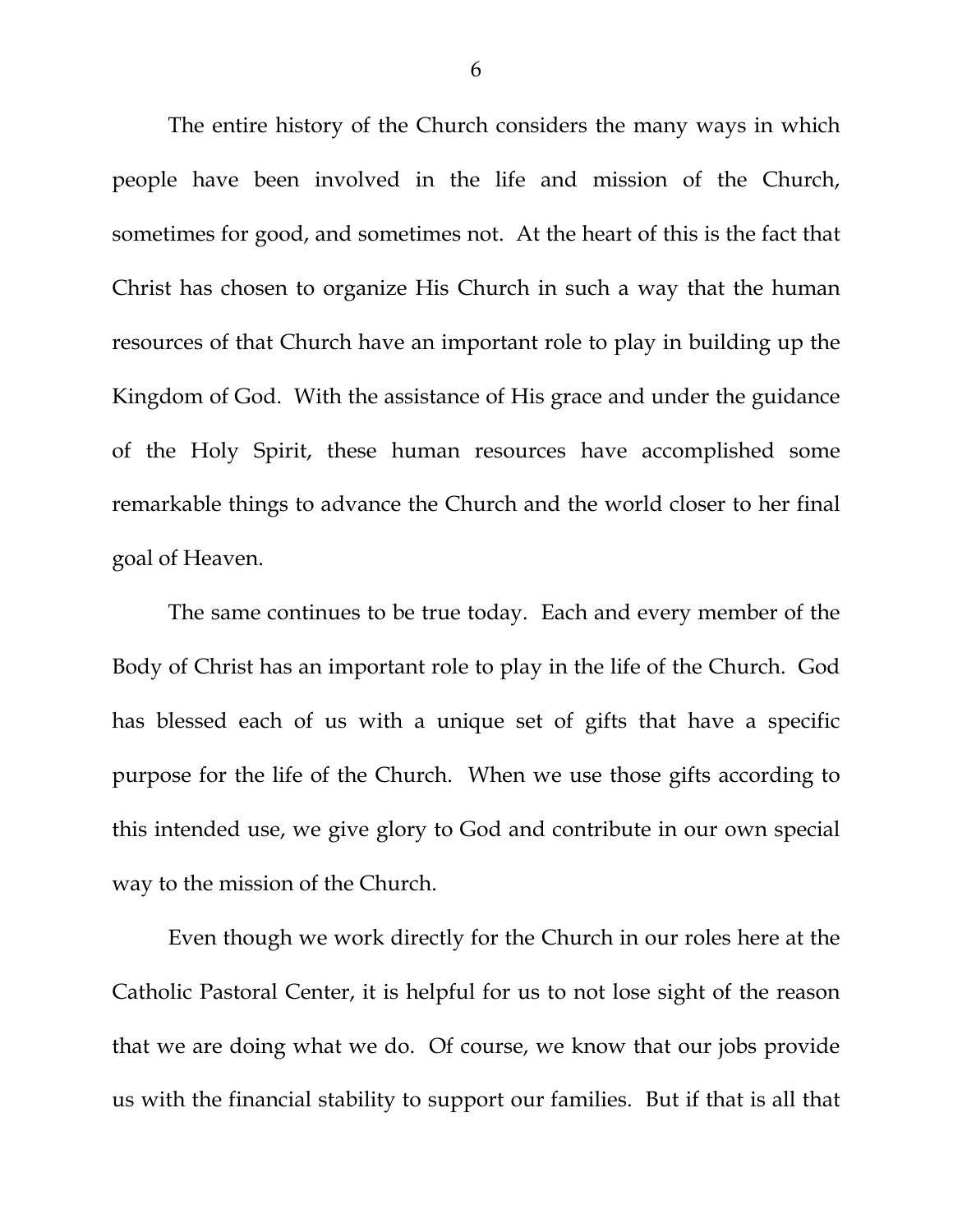we see from our work, we are missing something important. Thus it is good for us to reflect from time to time on how our work is an important part of the mission of the Church. Even if we are answering a phone call, responding to an e-mail, or working on a budget, all of these things can be done in a spirit of offering ourselves in service to Christ and the Church that He has established.

 When we talk about employee recognition, we sometime think about stories that we hear from business and other organizations which acknowledge outstanding work, such as earning a lot of money for the organization or implementing a successful program. Those individuals are typically rewarded with some sort of gift or monetary compensation for their efforts.

 This is not necessarily bad, but it can lead one to think that personnel are valued in an organization only when they are successful. While success is not bad, it is not the only criterion for recognition. Many of us have likely heard the words of Mother Teresa of Calcutta who said: "God has not called me to be successful; He has called me to be faithful." In the end, this is what the Church expects of her human resources – fidelity to what the Lord has called them. This is the true measure of success.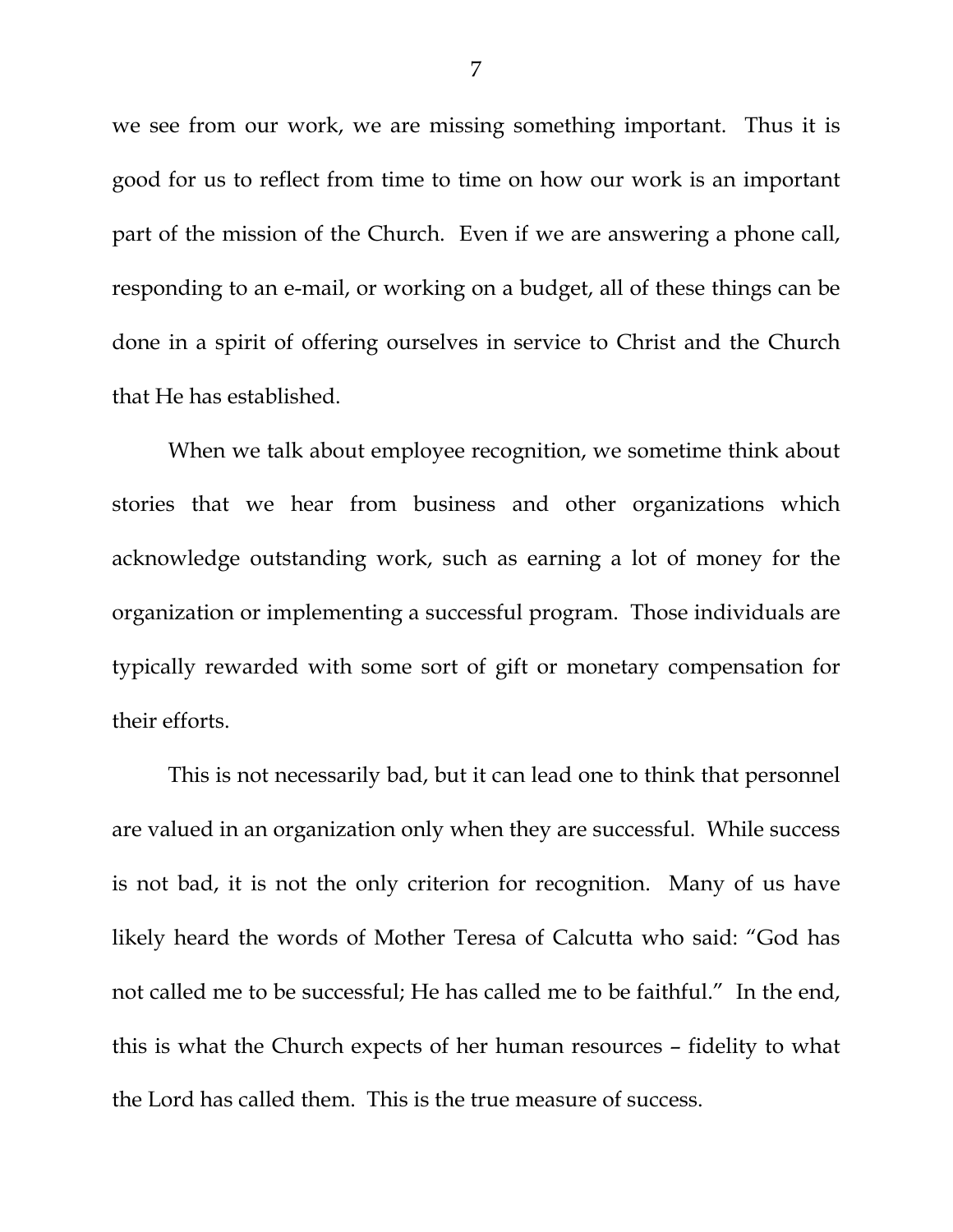Going back to the Acts of the Apostles, we see how this is played out in many ways. Take for example the martyrdom of St. Stephen, which we have been hearing about in our readings. To some, he may have been classified as a failure, having been defeated by his enemies, being put to a shameful death. The Church, however, recognizes him as a success, for he remained faithful to his vocation and was thus granted the reward of eternal life.

Many of the other early figures suffered the same fate. While some had success in the sense of winning many converts or other apostolic achievements, what they are most recognized for is their holiness and obedience to the Lord. They are recognized for being good disciples who practiced good stewardship with what had been entrusted to them.

 This is how we are to approach our roles as well, being disciples who recognize that the Lord has given us many gifts that are meant to be shared with others. Regardless of whether our efforts are successful from a worldly standpoint is not as important as being found faithful as disciples of the Lord.

 At our luncheon after Mass, we will recognize significant milestones of several very dedicated employees. While such recognition is important,